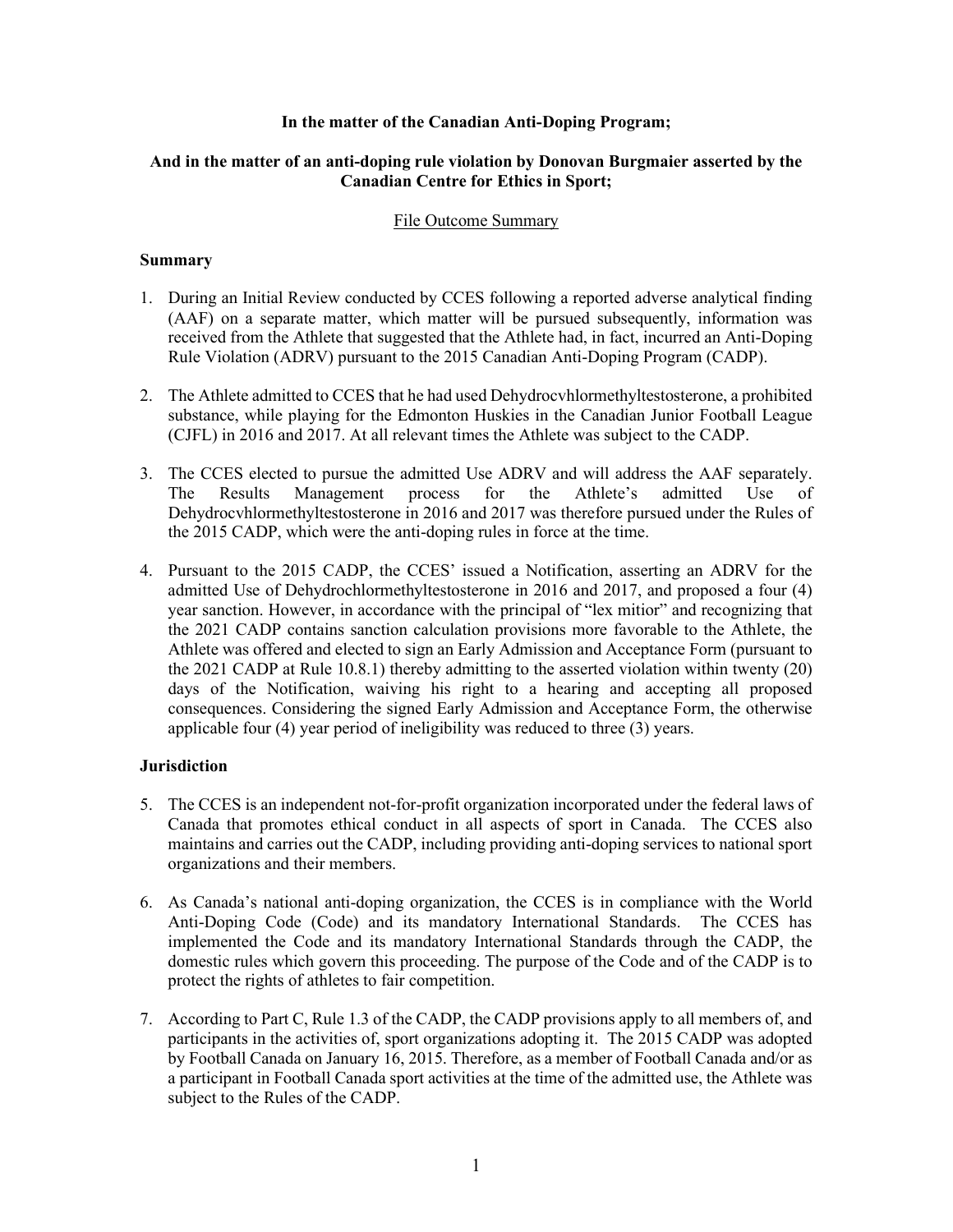### **Results Management**

- 8. Dehydrochlormethyltestosterone is classified as a prohibited substance on the 2016 and 2017 WADA Prohibited Lists.
- 9. On December 16, 2021, the Athlete submitted a response to the CCES on a separate matter, within which he disclosed the use of Dehydrochlormethyltestosterone in 2016 and 2017.
- 10. On January 24, 2022, in accordance with CADP Rule 7.2, the CCES issued a Review letter to the Athlete regarding his disclosed use of Dehydrochlormethyltestosterone. The purpose of this letter was to allow the CCES to assess the written statement previously provided by the Athlete, as well as to understand whether the Athlete was subject to the CADP during the relevant time (in 2016 and 2017) and therefore whether an ADRV could be pursued in accordance with 2015 CADP Rule 2.2.

### **Asserted Violation 2015 CADP Rule 2.2**

- 11. On February 17, 2022, having reviewed all available information, the CCES sent a Notification letter to Football Canada under the 2015 CADP, formally asserting a violation against the Athlete for the Use of Dehydrochlormethyltestosterone.
- 12. In accordance with CADP Rules 10.2.1.1 and 10.7.4.1, the standard sanction for an anti-doping violation involving the Use of a prohibited substance, is a four (4) year period of ineligibility. The CCES proposed the standard four (4) year sanction within its Notification letter of February 17, 2022.

#### **Confirmation of Violation and Sanction**

- 13. As outlined in the CCES' Notification letter, although the Use violation was being pursued under the 2015 CADP (the Rules in effect at the time of the admitted Use), in accordance with 2021 CADP Rule 18.4.2.2, the Athlete had the right to request the application of any provision contained in the 2021 CADP (the Rules in effect at the time the potential Use violation became known), to the extent they were more favorable.
- 14. On March 7, 2022, the Athlete signed and submitted an Early Admission and Acceptance Form to the CCES. Accordingly, effective March 7, 2022, an ADRV has been confirmed against the Athlete for the Use of Dehydrochlormethyltestosterone. In accordance with 2015 CADP Rules 10.2.1.1, 10.11.3.2 and 2021 CADP Rule 10.8.1, the sanction for this ADRV is a three (3) year period of ineligibility, which commenced on January 26, 2022, (the date the Athlete was provisionally suspended), and concludes on January 25, 2025.
- 15. The CCES now considers this case closed.

Dated at Ottawa, Ontario this  $15<sup>th</sup>$  day of March 2022.

 $\overline{\phantom{a}}$ 

Jeremy Luke